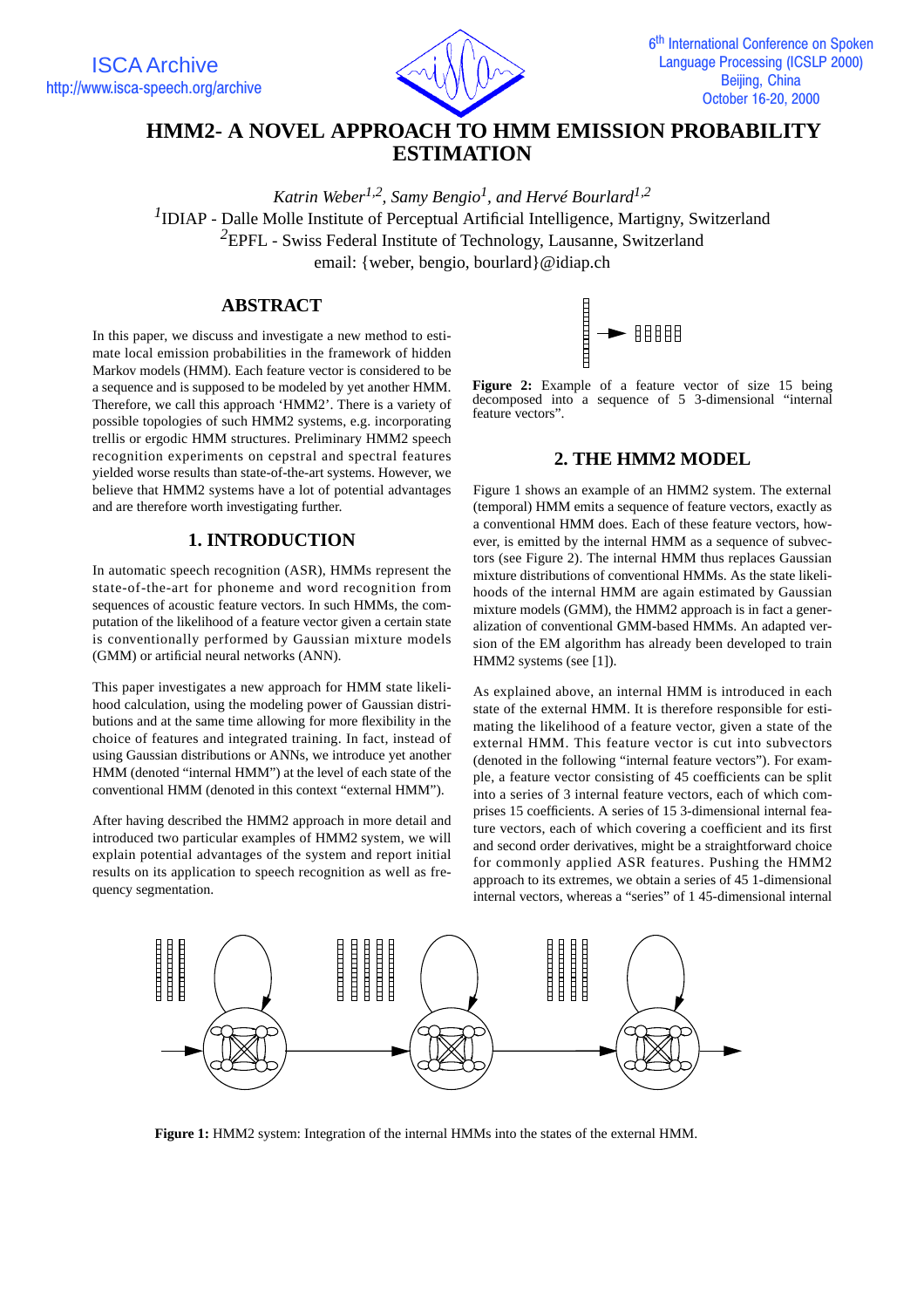feature vector is one way to capture the special case of the conventional GMM.

Using internal HMMs implies the same assumptions as for processing time series of data with conventional HMMs, notably that the series of internal feature vectors can be modeled by a first order Markov model. However, there is some flexibility in the choice of topology for the internal HMM. Naturally, it will be influenced by the kind of features employed. An internal HMM can have fewer or more states than there are internal feature vectors. If there are more states, paths through an internal HMM will tend to encode some correlation information between the internal feature vectors. If there are fewer states, the internal HMM will segment a feature vector, possibly into subbands-equivalent units. Furthermore, the connectivity of the internal HMM has still to be explored. In the following section, we will introduce two particular architectures of the internal HMM: the hidden Markov trellis (having more states than internal feature vectors) and the frequential HMM (having fewer states).

### **2.1 The hidden Markov trellis**

The hidden Markov trellis was inspired by earlier work on the wavelet-domain hidden Markov tree [3]. It models a feature vector by a chain of nodes, where each internal feature vector is assigned to one distinct node (see Figure 3). Each node comprises several HMM states, and all states from one node are connected to all states in the subsequent node using transition probabilities. We can view the resulting trellis as a generalization of diagonal GMMs, where correlations between coefficients are modeled in a more tractable and less parameter-intensive way compared to full covariance matrices.



**Figure 3:** The hidden Markov trellis: extract showing two nodes emitting two internal feature vector.

## **2.2 The frequential HMM**

While the trellis model introduced above is suitable for a wide range of features, the frequential HMM is especially adapted to features in the spectral domain. Typically, coefficients derived from neighboring frequency bands are not only strongly correlated, but might as well share the same characteristics. Therefore, several coefficients of a feature vector can be modeled by just one state in the internal HMM. We here chose an ergodic model as internal HMM, as this is the most general topology (as in Figure 1).

As spectral features can be seen as sequences of energies in subsequent frequency bands, the frequential HMM might perform an implicit segmentation of the feature vectors into subband-like units. This particular property might not only be directly useful for speech recognition, but also opens up new ways in research directions such as formant tracking and vocal tract normalization for speaker adaptation. When looking at a spectogram of a vowel, it can be seen that frequency bands of high energy, which correspond to formants, change with time during the pronunciation of this phoneme. Ideally, these formants would be modeled by one state of the frequential HMM, whereas the neighboring regions of lower energy would be modeled by others. Subsequent feature vectors could be modeled by the same sequence of internal states, while the actual alignment might be slightly different and represent the dynamics of speech.

In the same spirit, the frequential HMM could also perform some sort of speaker adaptation. For different speakers, the spectograms of the same phoneme should show an equivalent structure, but the location of the formants on the frequency axis might vary and reflect differences in the vocal tracts. Given a trained frequential HMM, we might perform vocal tract normalization just by changing the transition probabilities according to the particular speaker characteristics.

## **2.3 Motivation**

We believe the HMM2 system to have several potential advantages, such as:

- Better modeling of the correlation across feature vector components: Contrarily to GMM-based systems, where we usually make the assumption that the feature vector components are uncorrelated, we here only assume that a sequence of subvectors can be modeled by a 1st order HMM.
- Modeling of the dynamics of the signal by implicit nonlinear frequency warping and better modeling of the underlying time/frequency structure: As described above, regions of high energy are not stationary in one frequency band, and furthermore depend on the vocal tract characteristics of a speaker. While both GMM and ANN based systems disregard these dynamics, they can be captured by HMM2. The assignment of subvectors to internal HMM states by the Viterbi algorithm could produce a frequency segmentation corresponding to formant regions. The HMM2 system could therefore possibly be used for implicit or explicit formant tracking as well as vocal tract normalization.
- More modeling capabilities with a parsimonious number of parameters: As there are generally many paths through the internal HMM, parameters may be shared by subvectors in a flexible way. This parameter sharing is data-driven and governed by the internal HMM's transition probabilities.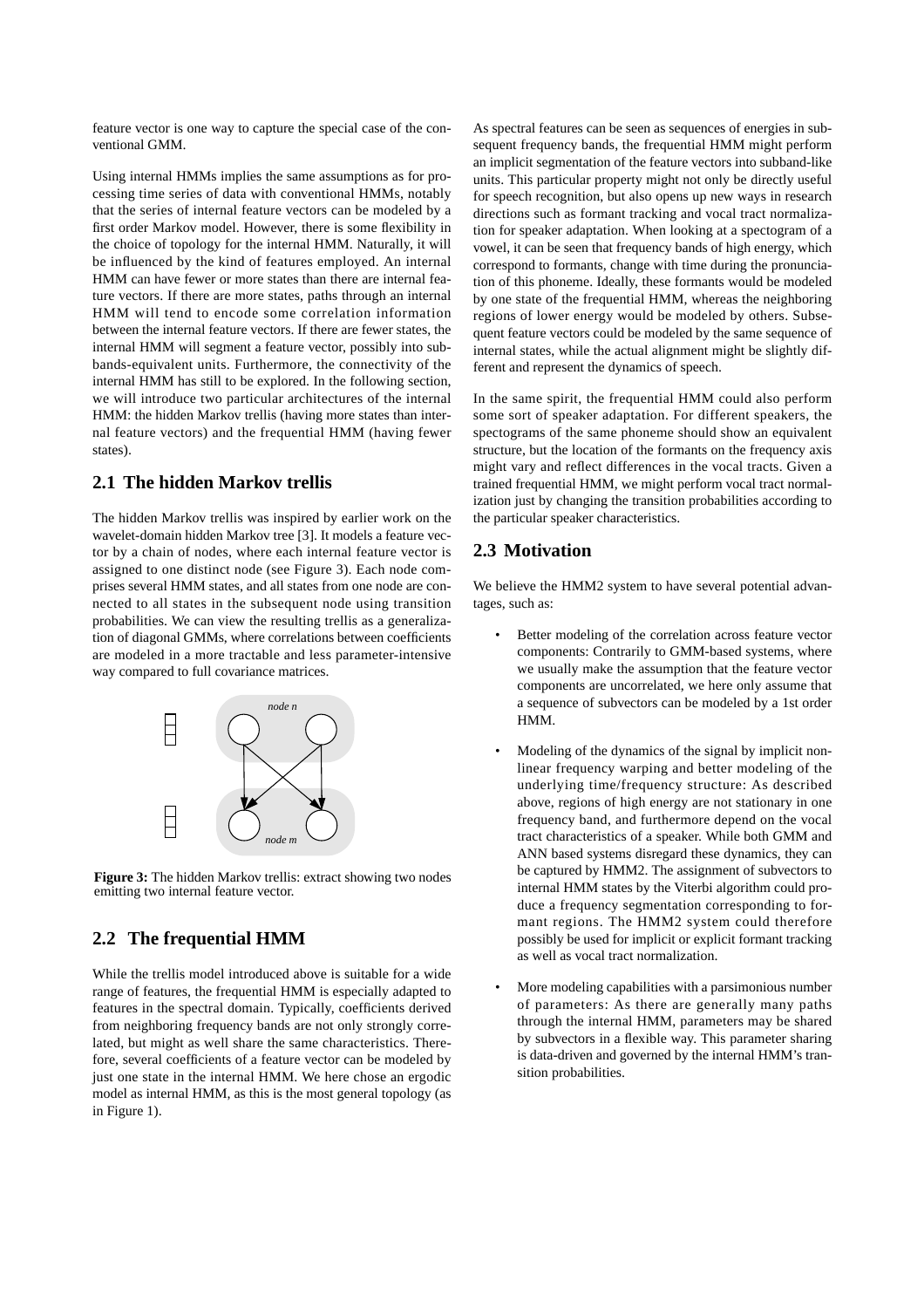### **3. PRELIMINARY RECOGNITION EXPERIMENTS**

### **3.1 Database and feature extraction**

The OGI Numbers95 corpus [2] was used throughout. Its vocabulary comprises 30 words, and there are 27 phonemes. Experiments were carried out on two different kinds of features: MFCC and log Rasta-PLP spectra. MFCC feature vectors consisted of 13 coefficients (including energy). Spectral subtraction and cepstral mean subtraction were applied. Rasta-PLP feature vectors had 15 coefficients. In both cases, first and second order derivatives of the features were used too, tripling the number of coefficients as given above.

### **3.2 Reference system**

The experiments described in the following sections cannot be compared directly to our GMM baseline systems (yielding a word error rate (WER) of 5.4% on the development test set) as, for practical reasons, some modifications had to be made. Firstly, we did not employ integrated EM training. Previously segmented data (obtained by using the baseline system) was used throughout, allowing the external and internal HMMs to be trained separately. Secondly, we only used monophone models although triphone models show much better results in our baseline system. However, as in the baseline system, the 3 emitting states of each monophone model do not share parameters. Thirdly, the number of Gaussians per mixture was not optimized but chosen in order to obtain a comparable number of parameters of reference and HMM2 systems.

The reference system for MFCC features uses mixtures of 6 multivariate Gaussians in each state. Taking into account the above described restrictions, our MFCC reference system yields frame error rate (FER) of 30.1% and a word error rate (WER) of 11.5% (both on the development test set). The reference system for Rasta-PLP spectral features performs, even with a higher number of Gaussians (we used 24), worse, yielding a FER of 44.9% and a WER of 19.6%.

## **3.3 HMM2 realization**

As described above, we have 27 (external) monophone models, each of which comprises 3 emitting states, i.e. 3 internal HMMs. Therefore, we have a total of 81 internal HMMs. For cepstral and spectral features, different topologies for the internal HMM were tested. The models were trained using the state-segmented (at the level of the external HMM) Numbers95 training data. For the training of the internal models, the EM algorithm was used.

## **3.4 Experiments with cepstral features**

Mel frequency cepstral coefficients (MFCC) have shown very competitive performance in speech recognition systems based on GMMs and can be seen as state-of-the-art ASR features. Therefore, they were our first choice for initial experiments. However, MFCCs of one feature vector are typically not comparable; in fact their means and variances might vary by several orders of magnitude. Therefore, modeling different cepstral coefficients in a single state does not seem to be a sensible choice. The trellis topology, to the contrary, seems very appropriate for these features.

Our hidden Markov trellis model contains as many nodes as there are coefficients (i.e. 13). Each node consists of two states. An internal HMM state emits a three-dimensional vector: a coefficient as well as its first and second order derivative. The implemented trellis system can be seen as a generalization of our reference GMM system. The reference system uses mixtures of 6 Gaussians, whereas the trellis system implements 2 mixtures (states) of 3 Gaussians in each node. There are 476 parameters in one internal HMM of the reference system and 618 in a trellis, the difference being due to the transition probabilities and Gaussian weights.

Results for both the reference and the trellis system are shown in Table 1. The results on the trellis are much worse than those of the reference system. Different statistical analyses have been carried out for both the train as well as the development test sets. Comparing per-phoneme recognition rates, most phonemes were better recognized by the reference system. The confusion matrices of the trellis system show a rather similar pattern compared to those of the reference system. In terms of likelihood mean, likelihood ratio and relative entropy calculated over all phonemes, the trellis system seems to highly outperform the reference system. However, these measures calculated on each phoneme separately show that only very few phonemes of the trellis system perform better compared to the reference system. This difference is due to large variations (of orders of magnitude) of the likelihoods. In fact, the median of the likelihoods shows that the reference system is the better one in any case.

|                       | FER-<br>train | WER-<br>train | FER-<br>devt | WER-<br>devt |
|-----------------------|---------------|---------------|--------------|--------------|
| reference system      | 29.4          | 9.4           | 30.1         | 11.6         |
| HMM2 (trellis system) | 37.0          | 17.9          | 37.5         | 19.5         |

**Table 1:** Comparison of HMM2 trellis system to reference system: Frame error rate (FER) and word error rate (WER) on Numbers95 full train and development test sets (denoted "train" and "devt" respectively).

## **3.5 Experiments with spectral features**

When using features from the spectral domain in GMM-based automatic ASR, recognition performance is generally much worse than with orthogonalized features. However, in certain cases spectral features are still preferable. If, e.g., the signal is distorted by band-limited noise, this noise will be spread over all cepstral coefficients, whereas most of the spectral coefficients remain clear. For the experiments described below, we used log Rasta-PLP spectra throughout. The frequential HMM seems to be the obvious choice for the topology for the internal model.

Different topologies for the frequential HMM were tested. The best tested internal HMM comprises seven states and has an ergodic topology. There is a mixture of 10 Gaussians in each state. The internal HMM emits a sequence of 3 15-dimensional